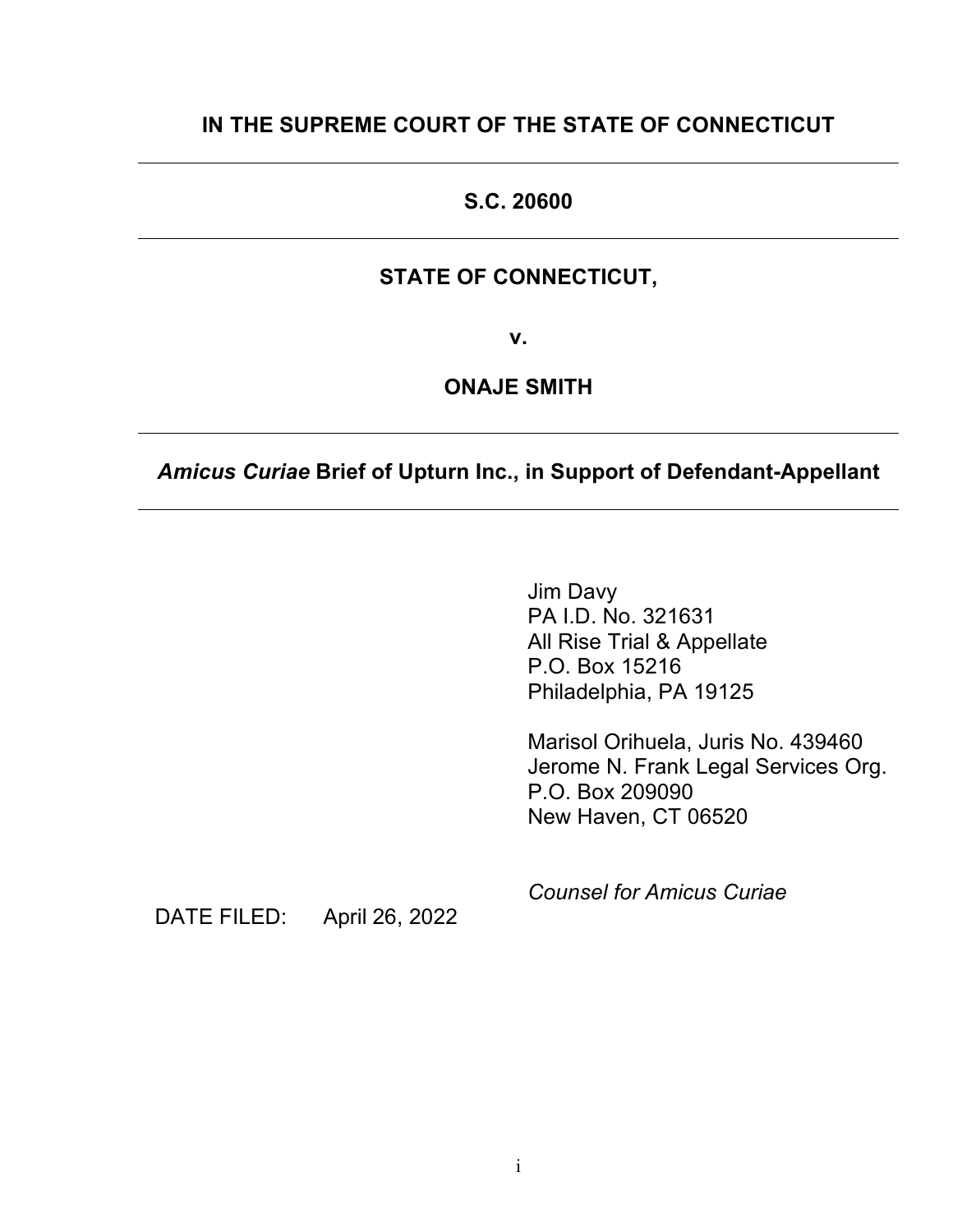# **TABLE OF CONTENTS**

| I. HOW MOBILE DEVICE FORENSIC TOOLS ENABLE LAW                                                                                                                                                                |
|---------------------------------------------------------------------------------------------------------------------------------------------------------------------------------------------------------------|
| II. MOBILE DEVICE FORENSIC TOOLS CAN BE USED TO NARROW<br>THE SEARCH. BUT A TECHNICAL POSSIBILITY MEANS LITTLE                                                                                                |
| III. THIS COURT SHOULD NOT BE LED ASTRAY BY CLAIMS THAT<br>BECAUSE DIGITAL EVIDENCE ON CELLPHONES MIGHT BE<br>DISGUISED OR MANIPULATED, LAW ENFORCEMENT MUST BE<br>EMPOWERED TO SEARCH THE ENTIRE CELLPHONE 6 |
| IV. CELLPHONE SEARCHES MERIT SUI GENERIS FOURTH                                                                                                                                                               |
| 10                                                                                                                                                                                                            |
|                                                                                                                                                                                                               |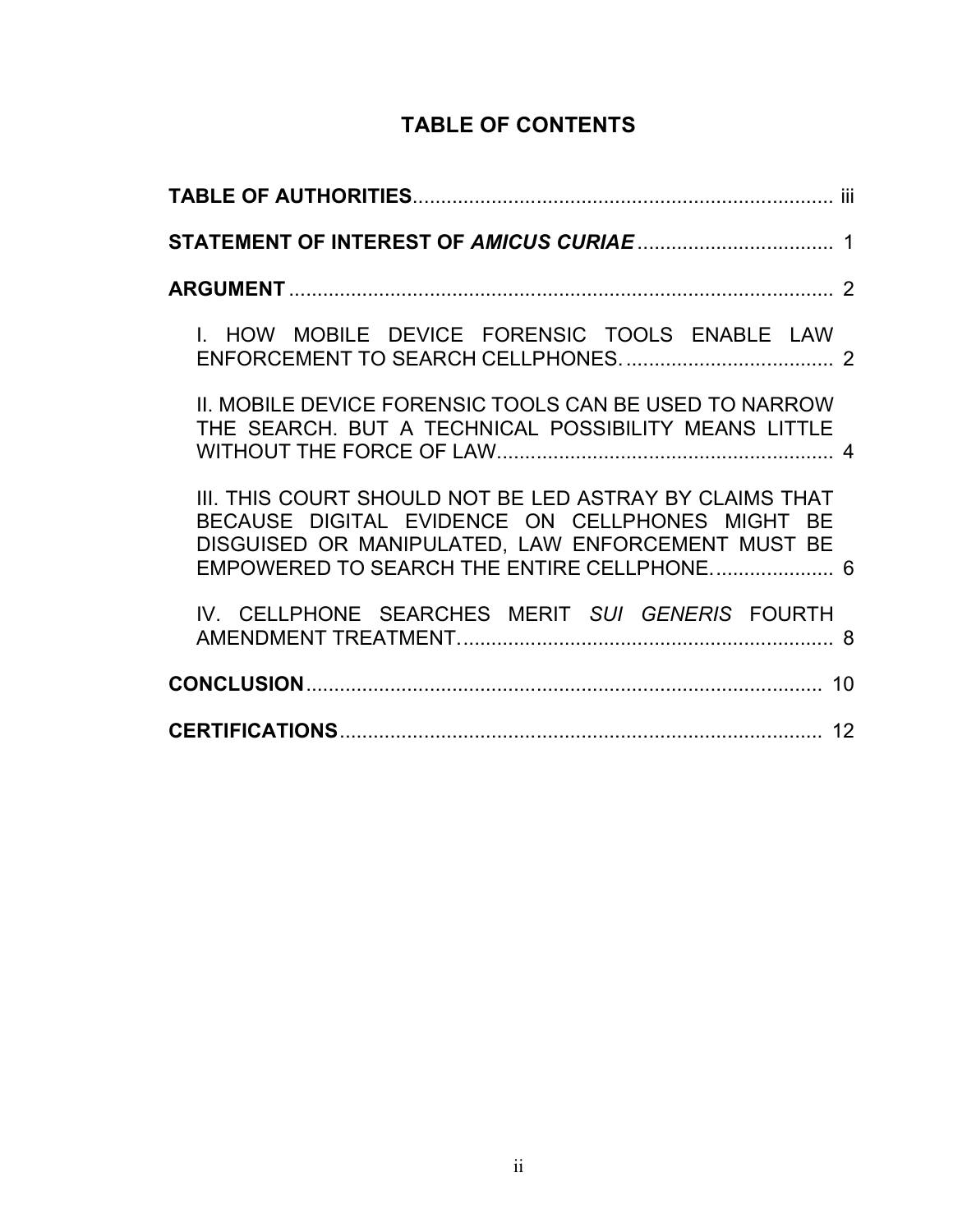## **TABLE OF AUTHORITIES**

#### **CASES**

| <b>Burns v. United States,</b> |  |
|--------------------------------|--|
| Commonwealth v. Snow,          |  |
| Coolidge v. New Hampshire,     |  |
| Riley v. California,           |  |
| State v. Bock,                 |  |
| State v. Fairley,              |  |
| United States v. Opoku,        |  |
| OTHER ALITHORITIES             |  |

#### **OTHER AUTHORITIES**

Andrew D. Huynh *What Comes After Get a Warrant: Balancing Particularity and Practicality in Mobile Device Search Warrants Post-Riley*, 101 Cornell L. Rev. 187 (2015)........... 7

Cameron Cantrell, *A Dignitary Fourth Amendment Framework and Its Usefulness for Mobile Phone Searches*, 25 Va. J.L. & Tech 242 (2022).............................................. 8

Logan Koepke, Emma Weil, Urmila Janardan, Tinuola Dada, Harlan Yu, *Mass Extraction: The Widespread Power of U.S. Law Enforcement to Search Mobile Phones*, Upturn, (Oct. 2020)....................................................................................................................*passim*

Laurent Sacharoff, *The Fourth Amendment Inventory as a Check on Digital Searches*, 105 Iowa L. Rev. 1643 (2020) ...................................................................................... 7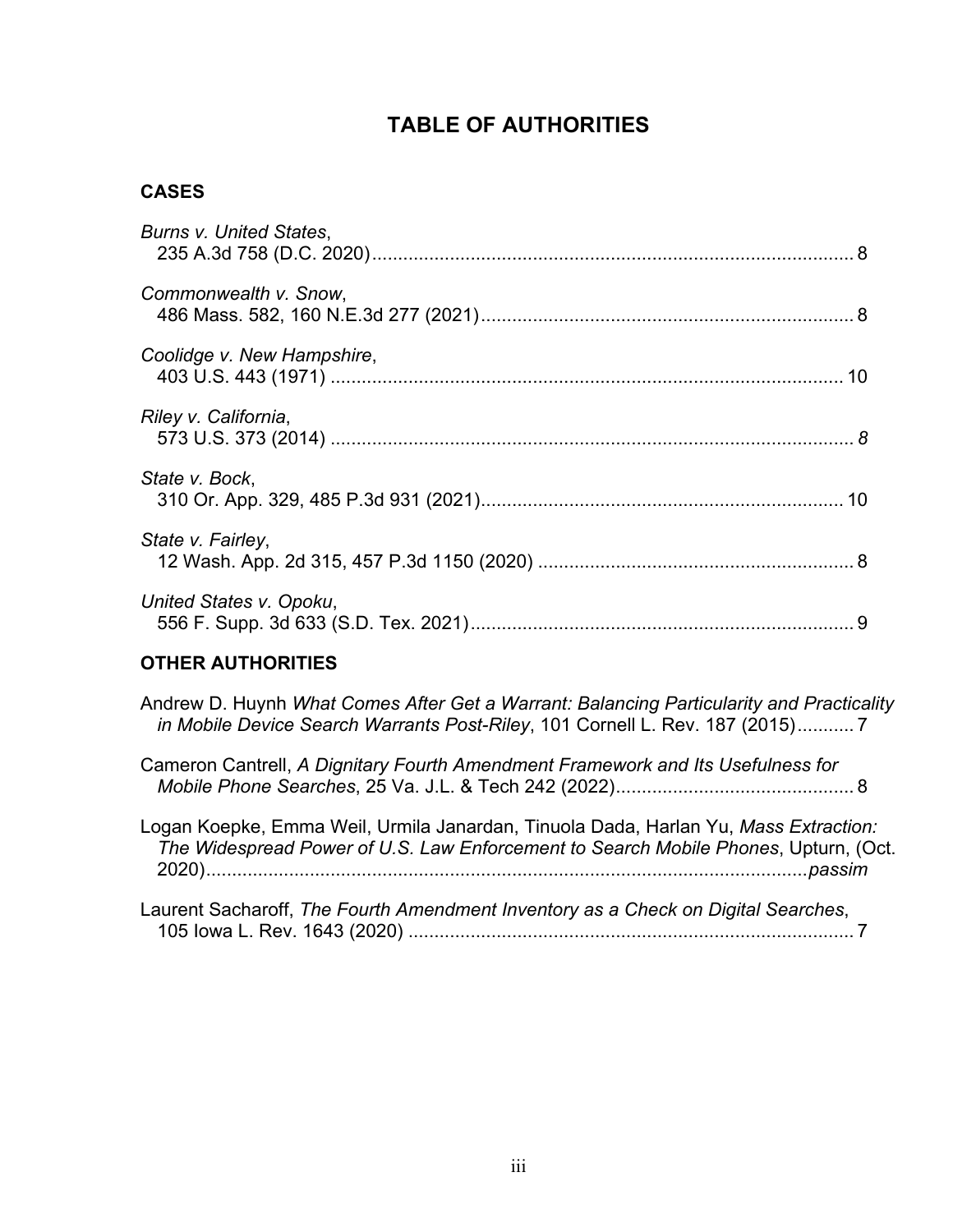#### **STATEMENT OF INTEREST OF AMICUS CURIAE1**

Upturn is a nonprofit organization based in Washington, D.C. that works with many leading civil rights organizations to advance equity and justice in the design, governance, and use of technology. One of Upturn's priorities is to ensure that technology does not exacerbate or entrench mass incarceration and racial inequity in the criminal legal system.

Upturn recently published *Mass Extraction: The Widespread Power of U.S. Law Enforcement to Search Mobile Phones*. This report is the most comprehensive examination of law enforcement's use of mobile device forensic tools to date. Based on more than 110 public records requests, more than 12,000 pages of documents, and more than two years of research, the report documents the widespread proliferation and use of this technology by state and local law enforcement agencies.<sup>2</sup> Among the report's findings, more than  $2,000$ agencies have purchased these tools in all 50 states and the District of Columbia. State and local law enforcement agencies have performed hundreds of thousands of cellphone extractions since 2015, often without a warrant. Few departments have meaningful policies governing use of this technology. The report also documents the existing technical capabilities of today's mobile device forensic tools, finding that the tools provide sweeping access to personal information on a phone. $3$ 

**<sup>1</sup>** No portion of this brief was written by counsel for a party to this appeal. Neither any party to this appeal, nor its counsel, contributed to the cost of the preparation or submission of this brief. No person or entity, other than the amicus and its members, contributed to the cost of the preparation or submission of this brief.

<sup>2</sup> Every document *Amicus* received in response to these public records requests is publicly available. Those documents are available here: https://www.documentcloud.org/app?q=project%3Adevice-search-200411%20&page=1.

<sup>3</sup> To assess the technical capabilities of current mobile device forensic tools, *Amicus* extensively reviewed and examined technical manuals, software release notes, marketing materials, webinars, and digital forensics blog posts and forums. *Amicus* also consulted with one of the few public defenders in the U.S. with these forensic tools and staff in-house.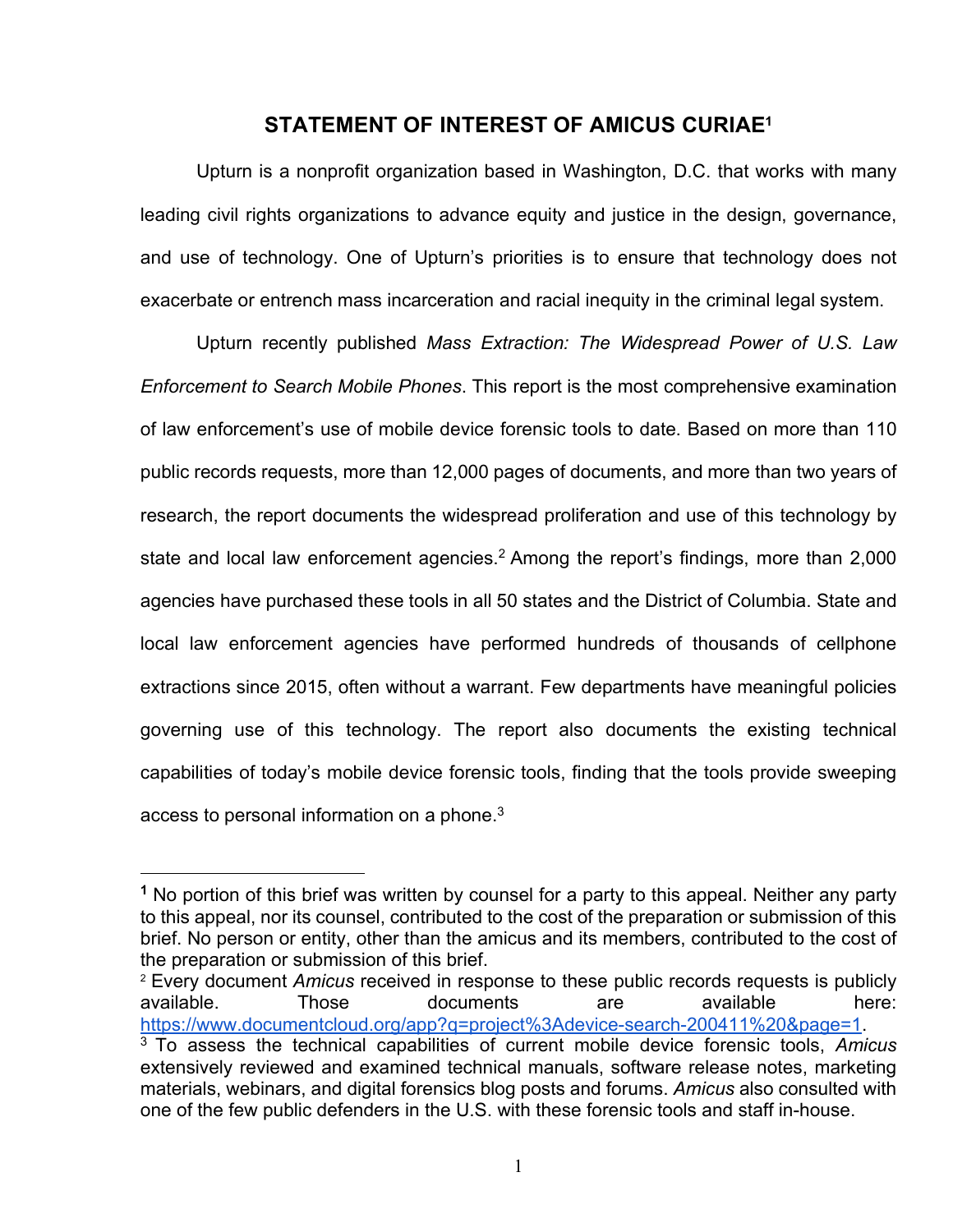This Brief aims to aid the Court in its understanding of how mobile device forensic tools work and how mobile device forensic tools can be used to narrow a cellphone search. This Brief also argues that the Court should use its supervisory authority to craft rules for the issuance and execution of cellphone search warrants.

## **ARGUMENT**

## **I. HOW MOBILE DEVICE FORENSIC TOOLS ENABLE LAW ENFORCEMENT TO SEARCH CELLPHONES**

Every day, law enforcement agencies across the country search hundreds to thousands of cellphones. To search these phones, law enforcement relies upon mobile device forensic tools (MDFTs). An MDFT is a computer program and its hardware that can copy and analyze data from a cellphone. MDFTs enable law enforcement to both extract and analyze data. MDFT software can run on a regular desktop computer, on a dedicated device like a tablet, or on a "kiosk" computer. These tools are sold by a range of companies, including AccessData, Cellebrite, Grayshift, Magnet Forensics, MSAB, and OpenText. 4

<sup>&</sup>lt;sup>4</sup> This Court deserves more context on Grayshift's amicus brief. During Upturn's research on MDFTs, Upturn sued the New York Police Department ("NYPD") under New York's Freedom of Information Law. At NYPD's request, Grayshift filed a letter in that case asking the NYPD to "include it in their opposition to Upturn's petition." *See Upturn, Inc. v. N.Y.C. Police Dep't*, Index No. 162380/2019 N.Y. Sup. Ct. NYSCEF DOC. No. 28. https://iapps.courts.state.ny.us/nyscef/ViewDocument?docIndex=dguHgSLyBI6BIQuqX0Ma rw==. That letter, which was filed for the purpose of preventing Upturn from learning how law enforcement like the NYPD uses GrayKey, asserted that "the broad contours of how [GrayKey] works are not known outside of Grayshift," "Grayshift does not publicly comment on or otherwise publicly discuss Gray[K]ey *[sic]*," and "Grayshift stands to suffer irreparable commercial harm if *even seemingly innocuous commercial or technical information is released*" (emphasis added). Further, GrayKey is only available to law enforcement agencies — even if defense attorneys in Connecticut had the resources to do so, they would be unable to purchase this tool, even if just to understand how it works. This Court should treat Grayshift's claims appropriately. *See Upturn, Inc. v. N.Y.C. Police Dep't,* 2021 N.Y. Slip Op. 31129 (N.Y. Sup. Ct. 2021).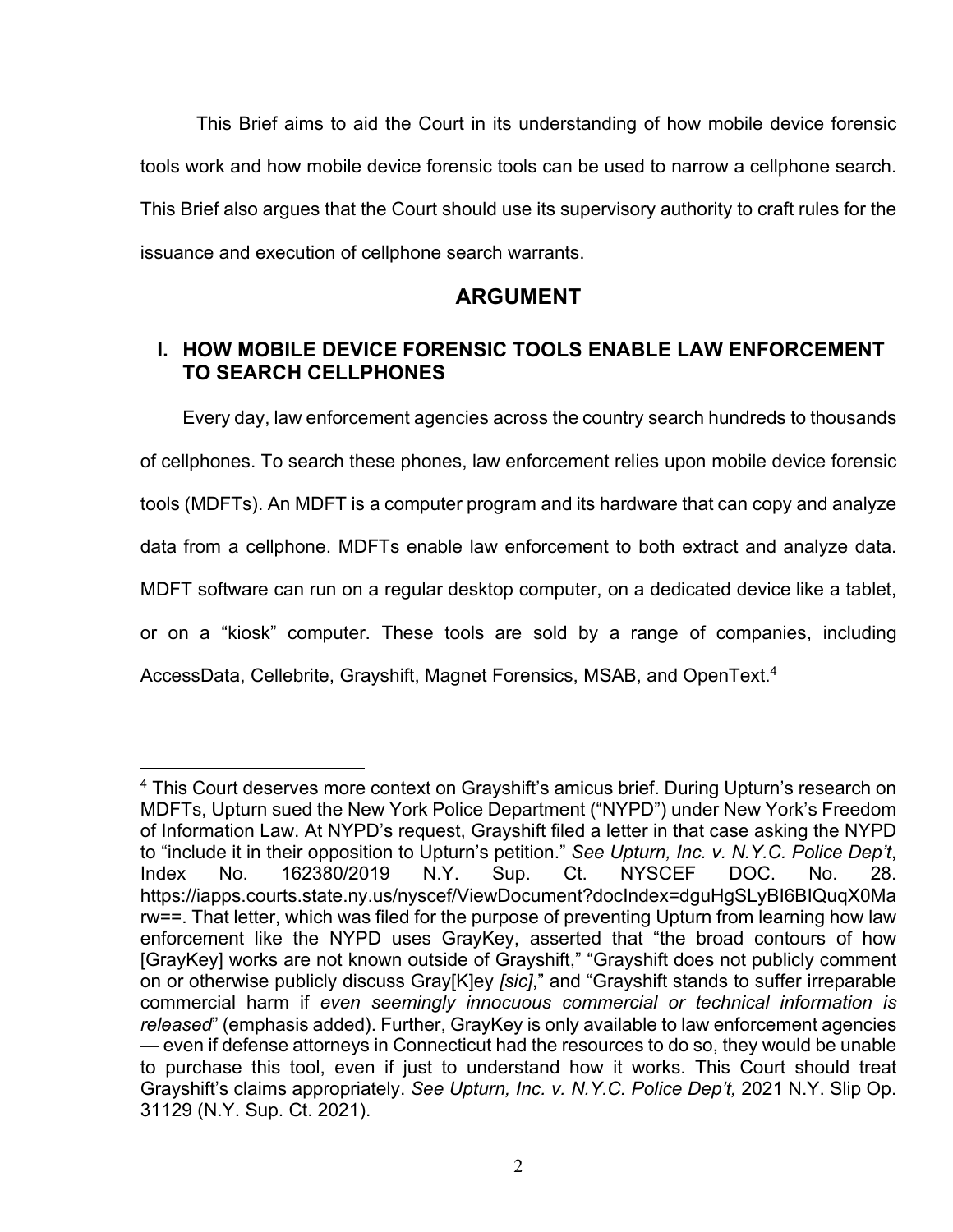Investigators initiate the extraction process by plugging a phone into the computer or tablet. Cellebrite software, which is like other tools,<sup>5</sup> will then prompt the investigator to choose the kind of extraction to be performed and, sometimes, the categories and time range of data to extract.<sup>6</sup> Often, to extract data, tools may bypass a phone's security features by taking advantage of security flaws or built-in diagnostic or development tools.

There are a few methods for copying data from phones.

"Manual extraction" refers to when an investigator views a phone's contents like a normal user of the phone. Typically, investigators will take photographs or screenshots of the screen or videotape their exploration of a phone's content.

"Logical extraction" automates what can be done through manual extraction. In other words, it automatically extracts data that's presented on the phone to the user, using the device's application programming interface  $(API)$ .<sup>7</sup> By way of analogy, a logical extraction is like ordering food from a restaurant: what you can get is limited to menu items, and the waitstaff (the API) oversees their delivery and organization.

"File system extraction" is like a logical extraction, but also copies other data, such as files or information in internal databases that a phone doesn't typically display to users. Continuing the restaurant analogy, this is akin to asking the chef for specific dishes that are not on the menu, which is possible at some restaurants, but not others.

<sup>&</sup>lt;sup>5</sup> Typically, the tools either detect what kind of phone has been connected, or otherwise allow law enforcement to look up the kind of phone by its brand or model number.

 $6$  Pre-extraction display of the categories and time range of data is fact-specific, depending on phone make, model, operating system, settings, and the extraction type. This feature is often, but not always, available.

<sup>7</sup> 18F, "What are APIs? – Anecdotes and Metaphors," available at https://18f.github.io/API-All-the-X/pages/what are APIs-anecdotes and metaphors/ ("APIs are like the world's best retriever. You say, 'Fido - go fetch me X' and he brings you back X.").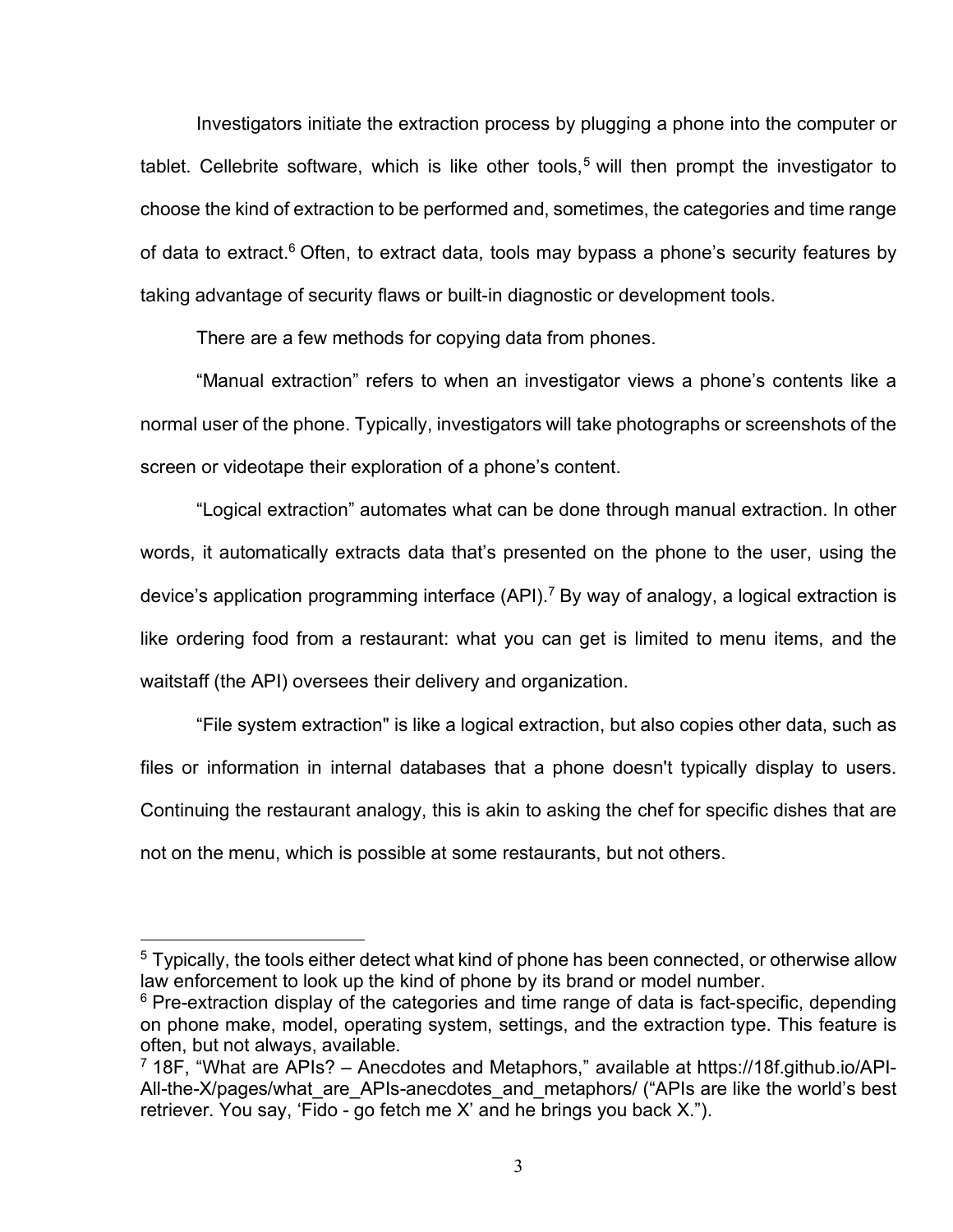"Physical extraction" refers to an extraction that copies data as it's physically stored on the phone's hardware — in other words, copying data bit-by-bit, instead of as distinct files. Data from a physical extraction must be restructured into files for anyone to make sense of it. A physical extraction is like going to a restaurant and sneaking into the kitchen to take the food (fully prepared menu items, ingredients, things in the trash) directly as it exists in the kitchen without mediation from the waitstaff.

After extraction, MDFT software programs allows law enforcement to efficiently analyze the data. MDFTs preserve information like filename and file location, but can also aggregate every file found into a searchable and filterable pool. For example, law enforcement can sort data by the time and date of its creation, by location, by file or media type, or by source application. $8$  This means law enforcement can take data extracted from different apps on a phone and view them together as a chronological series of events. It also means they can view all pictures or videos from the phone in one place, as a grid of thumbnails, regardless of how they are organized or named on the phone.<sup>9</sup> MDFTs can also search for key terms across the entire phone (just as you might use Google to search the web), and display information about the results and where they're organized within the phone's file system.

## **II. MOBILE DEVICE FORENSIC TOOLS CAN BE USED TO NARROW THE SEARCH. BUT A TECHNICAL POSSIBILITY MEANS LITTLE WITHOUT THE FORCE OF LAW.**

 $8$  This is possible because all files contain metadata including their date of creation, and dates of most recent access and modification.

<sup>&</sup>lt;sup>9</sup> When you take a photo with your cellphone's camera application, the photo is stored in a different folder than photos taken using other applications, like Instagram or WhatsApp. With direct access to the phone's file system, someone may have to manually navigate in and out of levels of folders to find all of the images on a phone. But because images have predictable file extensions, MDFTs like Cellebrite's UFED can automate the process of looking for image files on the phone and aggregate them in one place.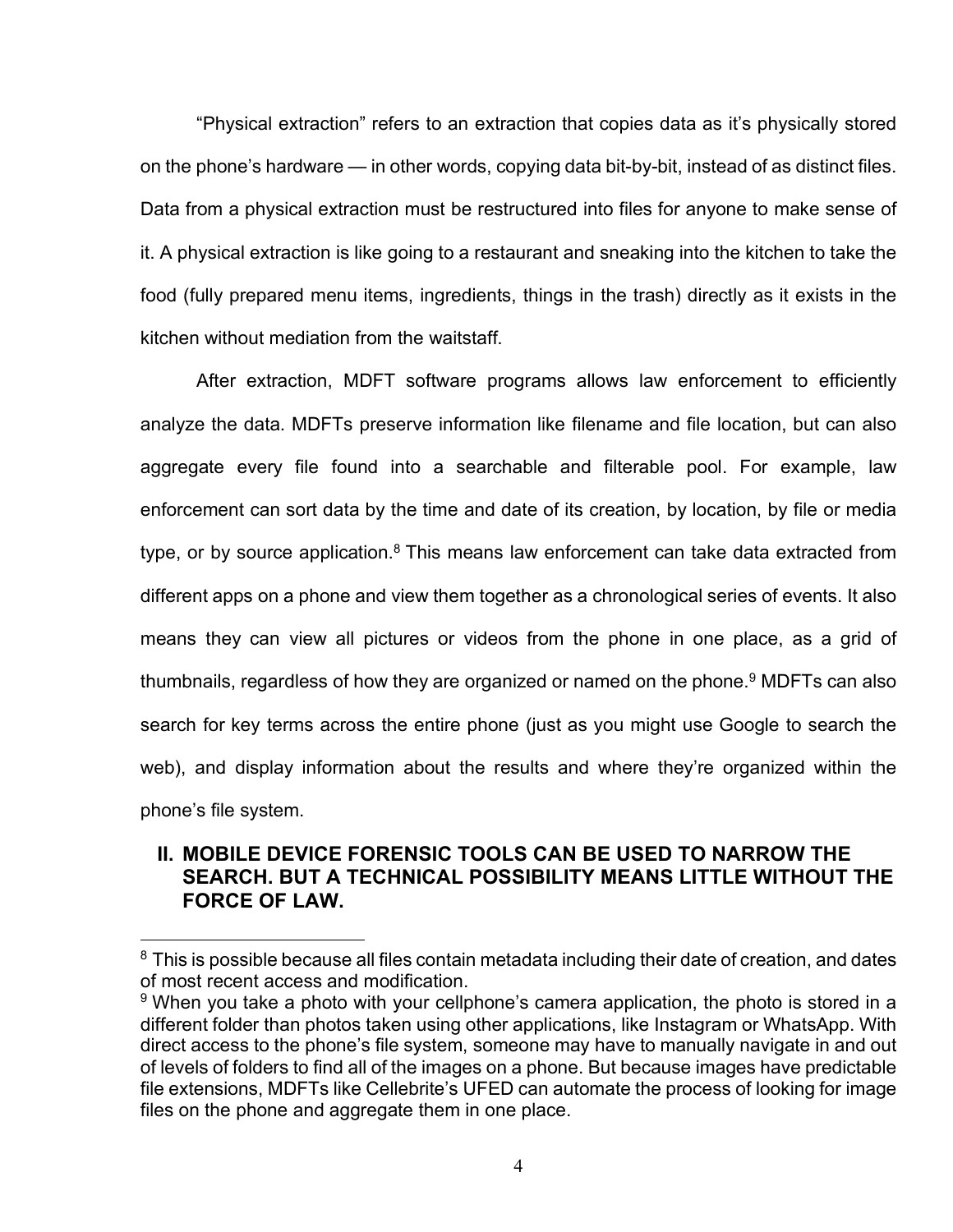At each stage of the mobile device forensic process there are opportunities to narrow the search. MDFTs can limit what information is *copied* from the phone or can limit what information will be *analyzed*. MDFT software has built-in pre- and post-extraction filtering and categorization features, all of which can help narrow the search of a cellphone.

The simplest MDFT feature that can be used to narrow the search is the logical extraction interface. Cellebrite software, at the beginning of a logical extraction, prompts users to select the general categories of data to extract from the phone. This takes place before any data is copied from the phone. These categories include "call logs," "photos," "contacts," and "SMS test messages." Data is then copied from the cellphone according to whether it fits one of the selected categories, based on its file type and/or location in the file system of the phone, or using the phone's own API. For example, law enforcement could limit a logical extraction to only text messages between March 1 and March 15.<sup>10</sup> These limits can be set *before* data is extracted by the MDFT, narrowing the range of data copied from the cellphone. This is because cellphones store data predictably under the two major operating systems (iOS and Android), and because all files contain integral metadata, such as each file's date of creation. Cellebrite tools also offer a "selective file system" extraction, which allows investigators to see which specific applications are present on the phone before extracting data. This method allows law enforcement to search for terms like "Facebook" or "Snapchat," or scroll through the list of available apps and then select them for extraction.

 $10$  Investigators do not need to see phone data in advance to set a tool like Cellebrite UFED to only select photos from a certain date range. With these filters, a MDFT will simply automatically inspect each file it finds on the phone, without the investigator seeing it, determine wither it fits into the filter, and only then copy the file. Files that don't fit the filter will not be copied over, so the investigator does not have to risk seeing them.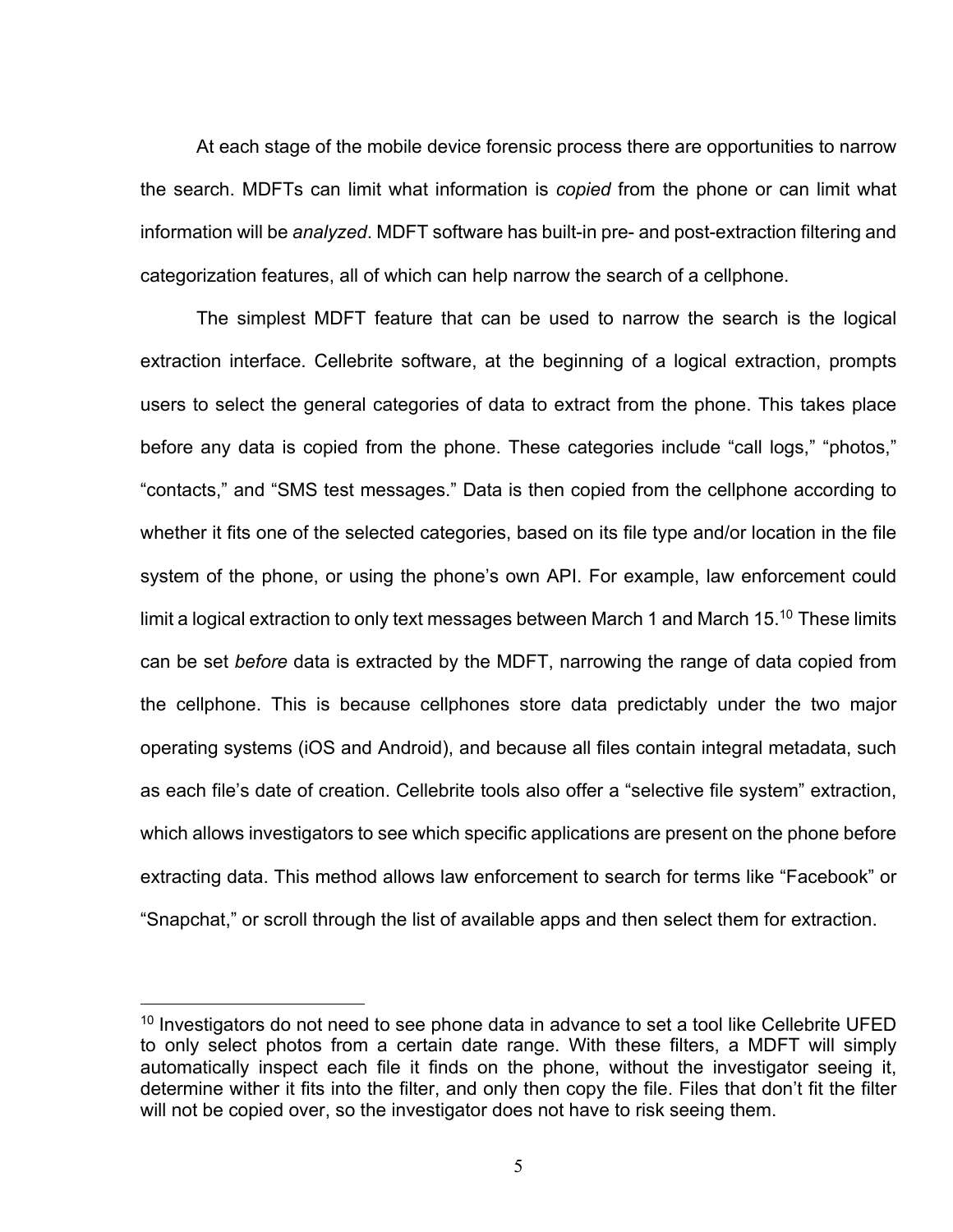After extraction and during analysis, MDFTs offer comprehensive filtering and searching tools. Once the data is on the computer or tablet running the MDFT software, it can be more thoroughly sorted. Data can be sorted by its original location on the phone (*e.g.,* WhatsApp messages), or simply by media type (*e.g.,* photos). For example, Cellebrite software separates the various categories of data — like "SMS Messages," "Pictures," "Device Locations," or "Contacts," and data from individual apps — and allows investigators to view each category separately. In addition, investigators can use keywords to search (*e.g.,* "Jane Doe," "2025221234," or "janedoe@hotmail.com") across all data categories, or limit data displayed to only communications involving a certain phone number or contact over a certain period. More complex analytical features include the ability to view data with attached GPS information (like photos taken with the phone's camera) on a map, and use predictive analytics to assess whether certain data (like texts or photos) is "related" to certain predefined categories like "drugs," "weapons," or "nudity."

Regardless of the specific method, MDFTs make it possible to narrow the search. This means that an investigator does not need to access or review every file on a device to determine if it is relevant.

#### **III.THIS COURT SHOULD NOT BE LED ASTRAY BY CLAIMS THAT BECAUSE DIGITAL EVIDENCE ON CELLPHONES MIGHT BE DISGUISED OR MANIPULATED, LAW ENFORCEMENT MUST BE EMPOWERED TO SEARCH THE ENTIRE CELLPHONE.**

Law enforcement claim that because digital data on cellphones may be disguised or manipulated, they will not know where evidence will be located. As a result, they argue that they must be able to seize and search everything on a cellphone. This argument falls apart upon basic inspection.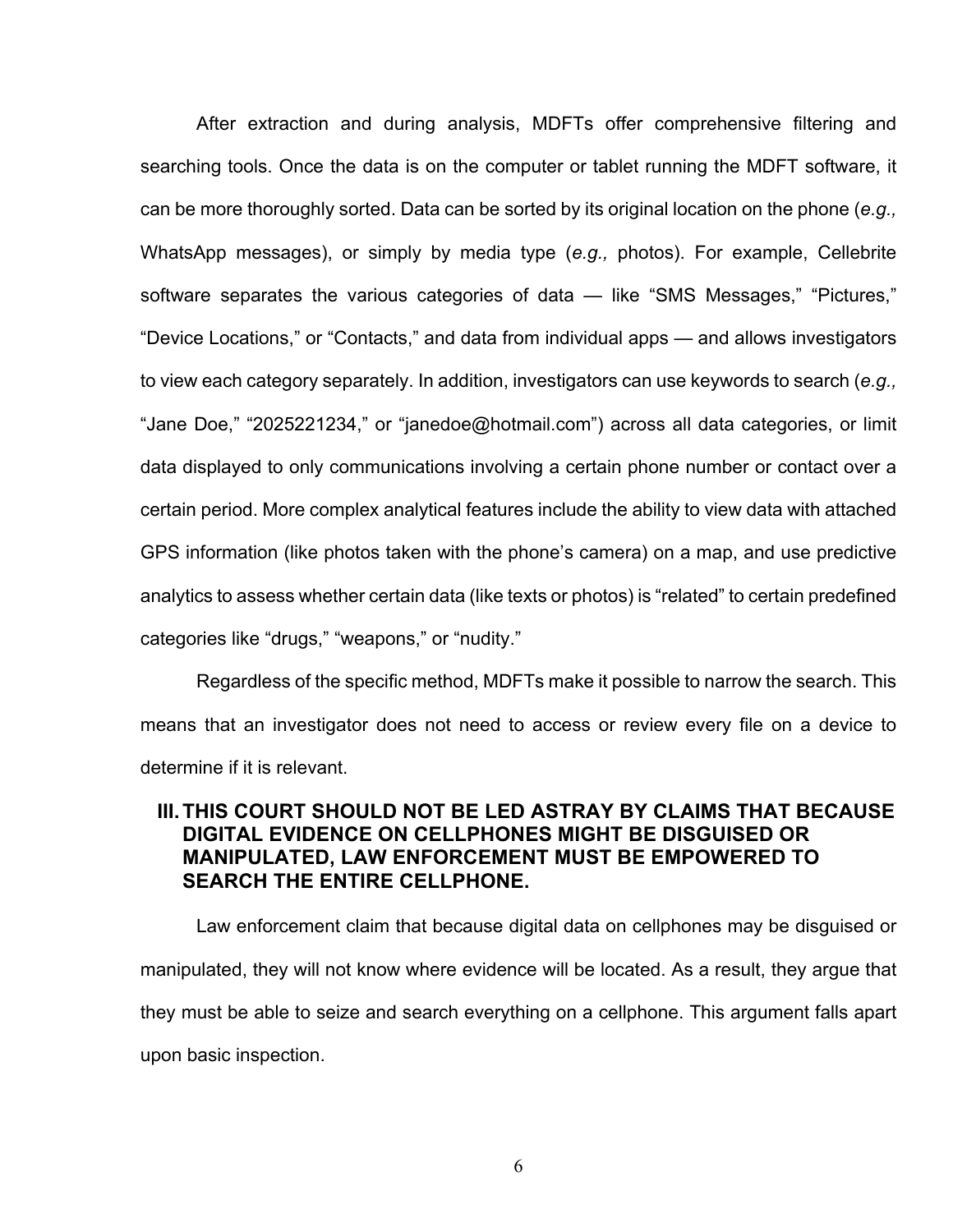First, this argument ignores how most modern cellphones store information and what information is accessible to cellphone users. While courts have frequently likened cellphones to computers, modern cellphones operate differently from computers "because mobile operatizing systems are designed for ease of use and do not emphasize user-directed file organization." Andrew D. Huynh, *What Comes After Get a Warrant: Balancing Particularity and Practicality in Mobile Device Search Warrants Post-Riley*, 101 Cornell L. Rev. 187, 207- 208 (2015). "As any iPhone or Android user can tell, users no longer determine where an app stores its files, because users have no direct access to the file directory." Laurent Sacharoff, *The Fourth Amendment Inventory as a Check on Digital Searches*, 105 Iowa L. Rev. 1643, 1660 (2020). This layer of abstraction over the cellphone's core functions (that computers do not exhibit to the same extent) means that cellphone users are generally not able to directly manipulate their cellphone data.

Second, this argument ignores how MDFTs operate. MDFTs are agnostic toward file organization or file name. While a file's name or pathing may be useful for contextualizing data, MDFTs can simply traverse through all data on a phone and pick out data that has a particular data type, where file type is distinct from the name of a file (which most cellphone users do not control, anyway). As a result, even in the rare instance in which digital data may be disguised or manipulated, MDFTs can surface files based on their actual content, regardless of how a file is named or where it is located. This means that an image file hidden in an unexpected folder and renamed with a misleading file extension can still be discovered.

Third, this forces the exception to become the rule. Courts "have allowed the very rare prospect of the computer mastermind to drive the entire doctrine, rather than taking the most typical user as the prototype." *Id*., at 1658.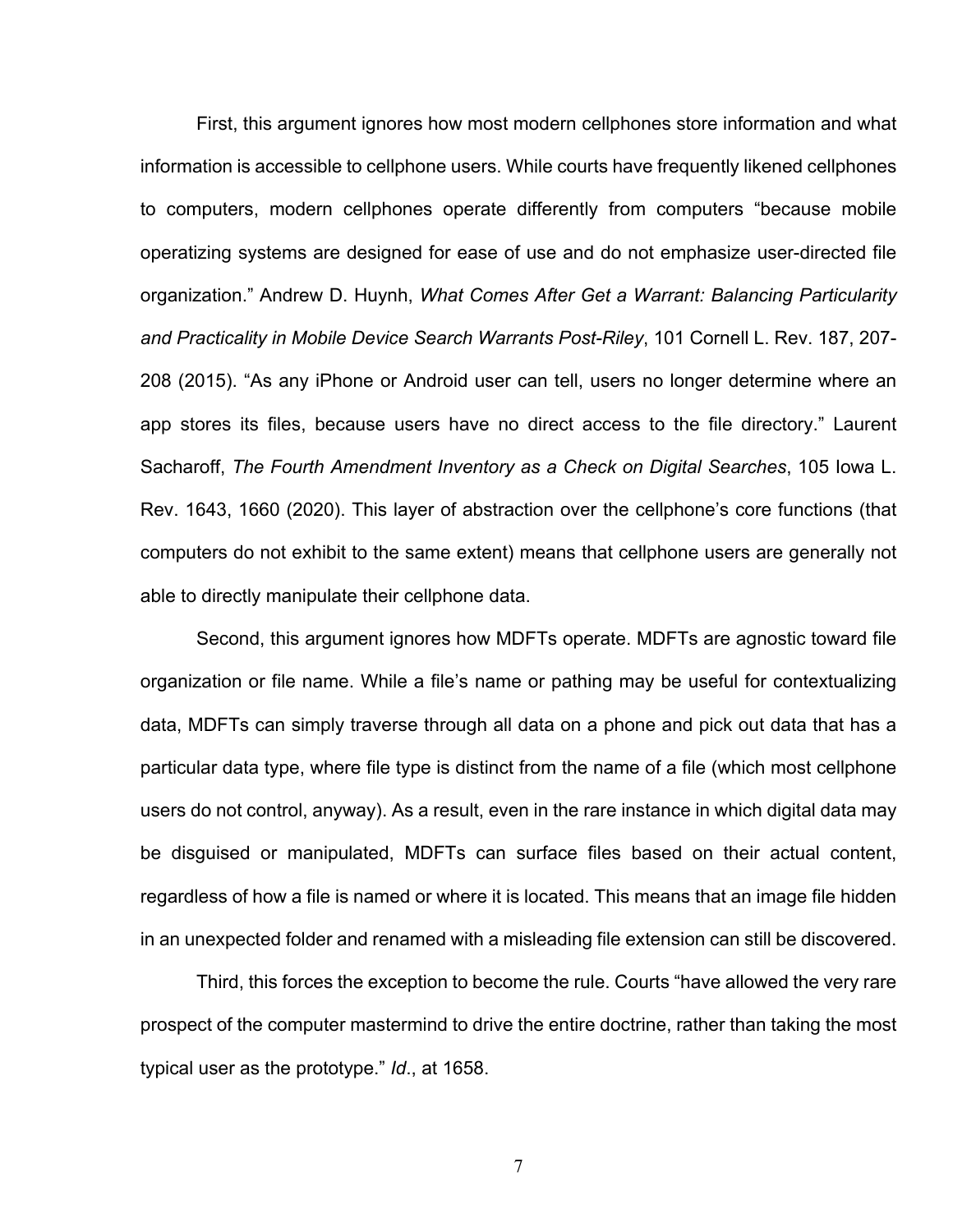#### **IV. CELLPHONE SEARCHES MERIT** *SUI GENERIS* **FOURTH AMENDMENT TREATMENT**

A "cell phone search would typically expose the government to far more than the most exhaustive search of a house." *See Riley v. California*, 573 U.S. 373, 396 (2014). Combined with search warrants that are so broadly and ambiguously worded as to be limitless, MDFTs compound the issue: they facilitate exhaustive and indiscriminate searches of cellphones by law enforcement. *Amicus's* research demonstrates this happens hundreds of thousands of times per year, often in cases where the nexus between a cellphone's data and the alleged offense is tenuous. This arrangement is constitutionally untenable. More must be done, which is why cellphone searches merit *sui generis* treatment. *See* Cameron Cantrell, *A Dignitary Fourth Amendment Framework and Its Usefulness for Mobile Phone Searches*, 25 Va. J.L. & Tech 242 (2022). This Court should use its supervisory authority to craft specific guidance for the issuance and execution of cellphone search warrants. This guidance should clearly prescribe heightened particularity and overbreadth requirements for cellphone searches.

First, the Court's guidance should require that cellphone search warrants "specify the particular items of evidence to be searched for and seized from the phone and be strictly limited to the time period and information or other data for which probable cause has been properly established." *See Burns v. United States*, 235 A.3d 758, 773 (D.C. 2020). Rather than permitting

law enforcement officers to operate through inferences, the Fourth Amendment demands a cellphone warrant specify the types of data to be seized with sufficient detail to distinguish material for which there is probable cause from information that should remain private. *See State v. Fairley* 457 P.3d 1150, 1154 (Wash. Ct. App. 2020).

To be sufficiently particular, "a warrant for a cell phone search presumptively must contain some temporal limit …. [and] should err on the side of narrowness." *See Commonwealth v.*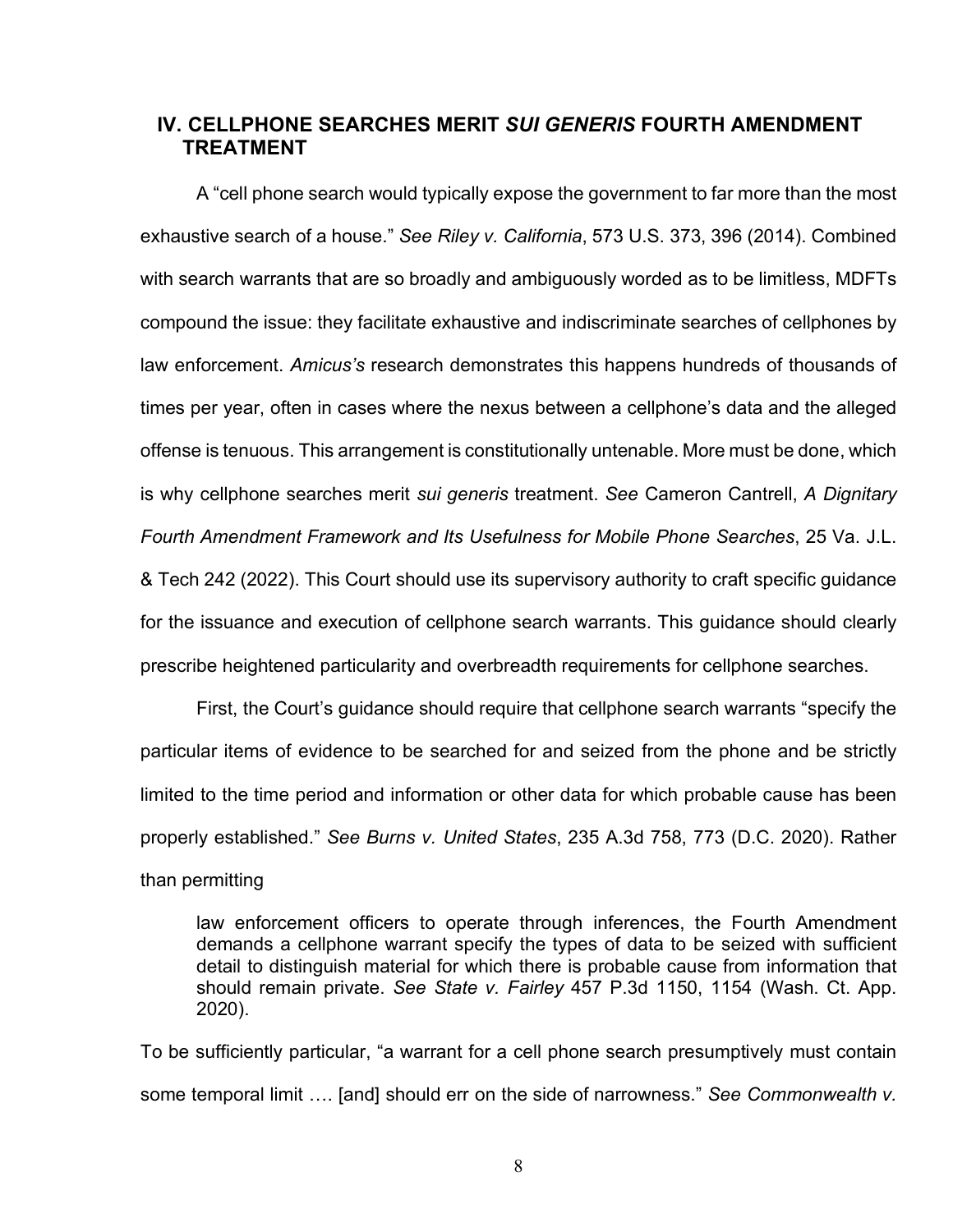*Snow*, 486 Mass. 582, 594, 160 N.E.3d 277, 288 (2021). Further, the nexus between each category of information on a cellphone — such as texts, photographs, contacts, or emails and the alleged criminal offense must be specific and clear. Cellphone search warrants to must be based on more than the fact that a defendant has a phone and the truism that people use phones to do seemingly everything. *See United States v. Opoku*, 556 F. Supp. 3d 633, 644 (S.D. Tex. 2021).

Second, the guidance should make clear that search warrants that authorize a search of "any and all cellphone data" or authorize a search of a laundry list of cellphone data are presumptively invalid. Catch-all provisions should be forbidden. The same is true of search warrants that authorize a search of a cellphone for "evidence related to this and other criminal offenses." Such warrants offer no limitations or restrictions on a search of a cellphone.

To illustrate, consider two hypotheticals. In Case A, a search warrant authorizes law enforcement to search a cellphone for "evidence of criminal threats that occurred over text message on January 15, 2021." In Case B, a search warrant authorizes law enforcement to search a cellphone for "evidence relating to possession of marijuana and/or distribution of marijuana." In Case A, it's highly likely that two different investigators will perform the same kind of search with an MDFT and return with similar evidence given the warrant's clear restrictions on the type of data and the timeframe. In Case B, one investigator might explore internet search history, calendar entries, text messages, dating app messages, and geolocation data amassed from apps downloaded onto the phone. Another might limit their search just to text messages and photos. Ultimately, it is unlikely they will perform the same search, or return with the same evidence. While one investigator may take reasonable steps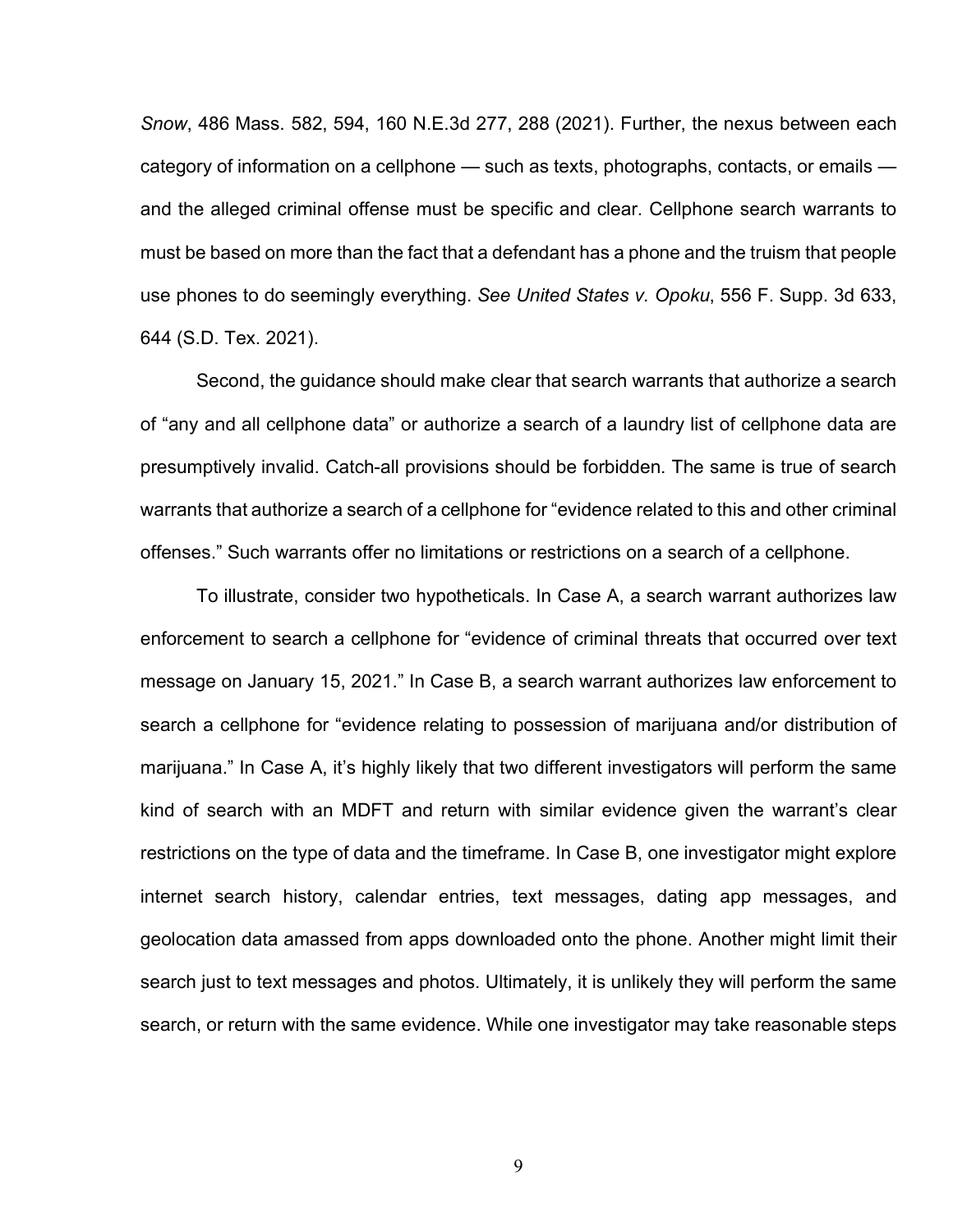in their search, another might not, largely depending on how they exercise their unfettered discretion and where each investigator thinks they could find evidence.

Third, the guidance should not extend the plain view exception to cellphone search warrants. The plain view exception "may not be used to extend a general exploratory search … until something incriminating at last emerges." *See Coolidge v. New Hampshire* 406 U.S. 443, 466 (1971). But in digital searches nearly anything can come into plain view. This "undercuts the plain view's pivotal assumption" — that any intrusion would be "minor" — and "effectively converts the plain view doctrine into a vehicle for the execution of a general warrant." *See State v. Bock*, 310 Or. App. 329, 339, 485 P.3d 931, 938 (2021).

Fourth, cellphone search warrants cannot rely on general statements that digital data may be disguised or manipulated to justify a search of the entire phone. If law enforcement has specific evidence to believe a more technically sophisticated user took steps to conceal digital data on a cellphone, they can seek a broader warrant based on that specific evidence.

Finally, the guidance should insist upon the production of digital audit logs created by the MDFT upon return of the warrant. Such logs would document the precise steps that law enforcement took when searching a phone to ensure compliance with the warrant. In particular, audit logs could equip judges to assess the reasonableness of a search technique and ascertain if the search was sufficiently tailored to the search warrant.

#### **V. CONCLUSION**

Every day across the country, hundreds to thousands of cellphone searches occur. Without guidance from this Court clearly establishing heightened requirements for cellphone search warrants, mobile device forensic tools will continue to facilitate indiscriminate searches of cellphones that sit at odds with the Fourth Amendment's protections.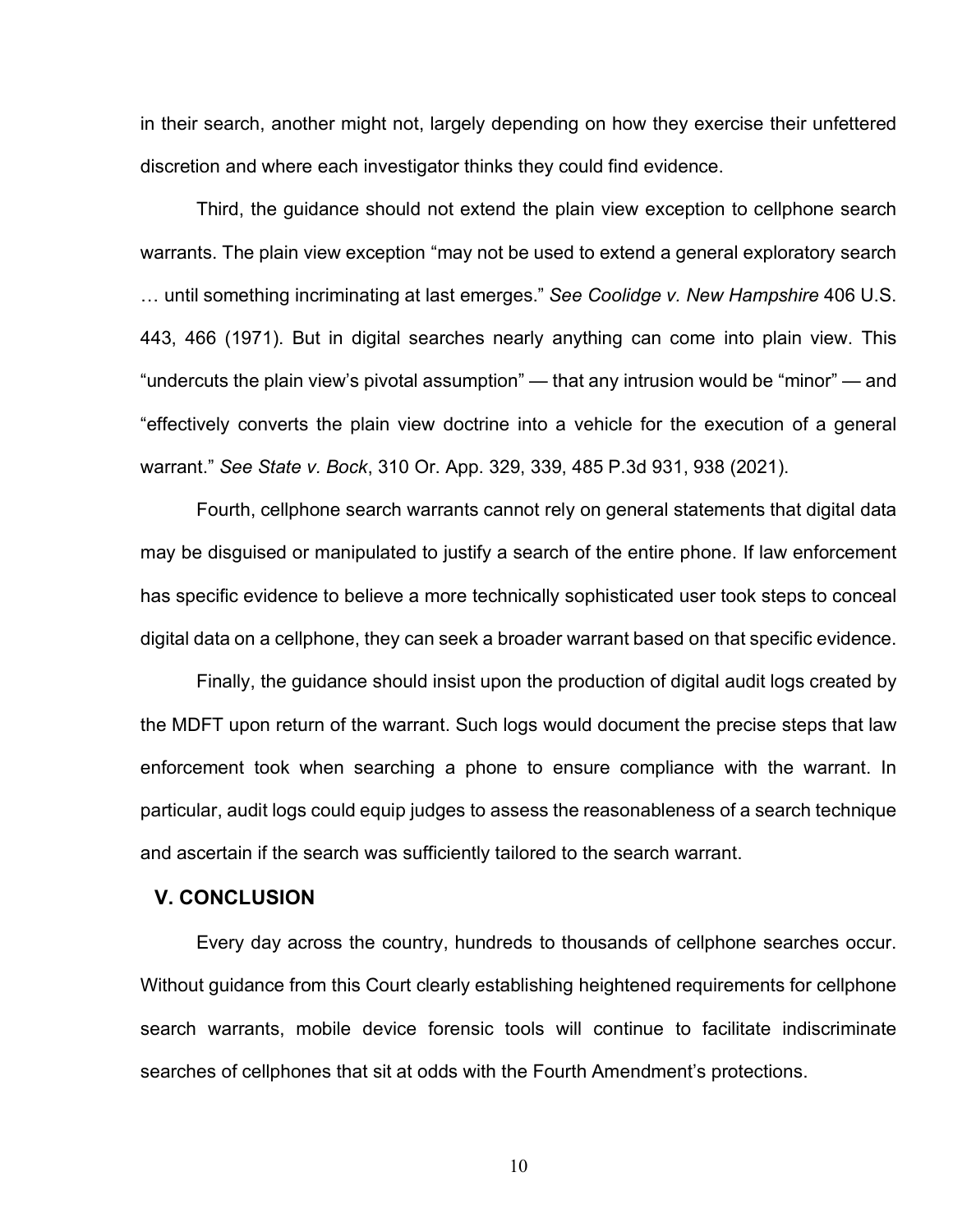Respectfully submitted,

/s/ Jim Davy Jim Davy PA I.D. No. 321631 All Rise Trial & Appellate P.O. Box 15216 Philadelphia, PA 19125

/s/ Marisol Orihuela Marisol Orihuela Jerome N. Frank Legal Services Org. All Rise Trial & Appellate P.O. Box 209090 New Haven, CT 06520

Counsel for *Amicus Curiae* Upturn

April 26, 2022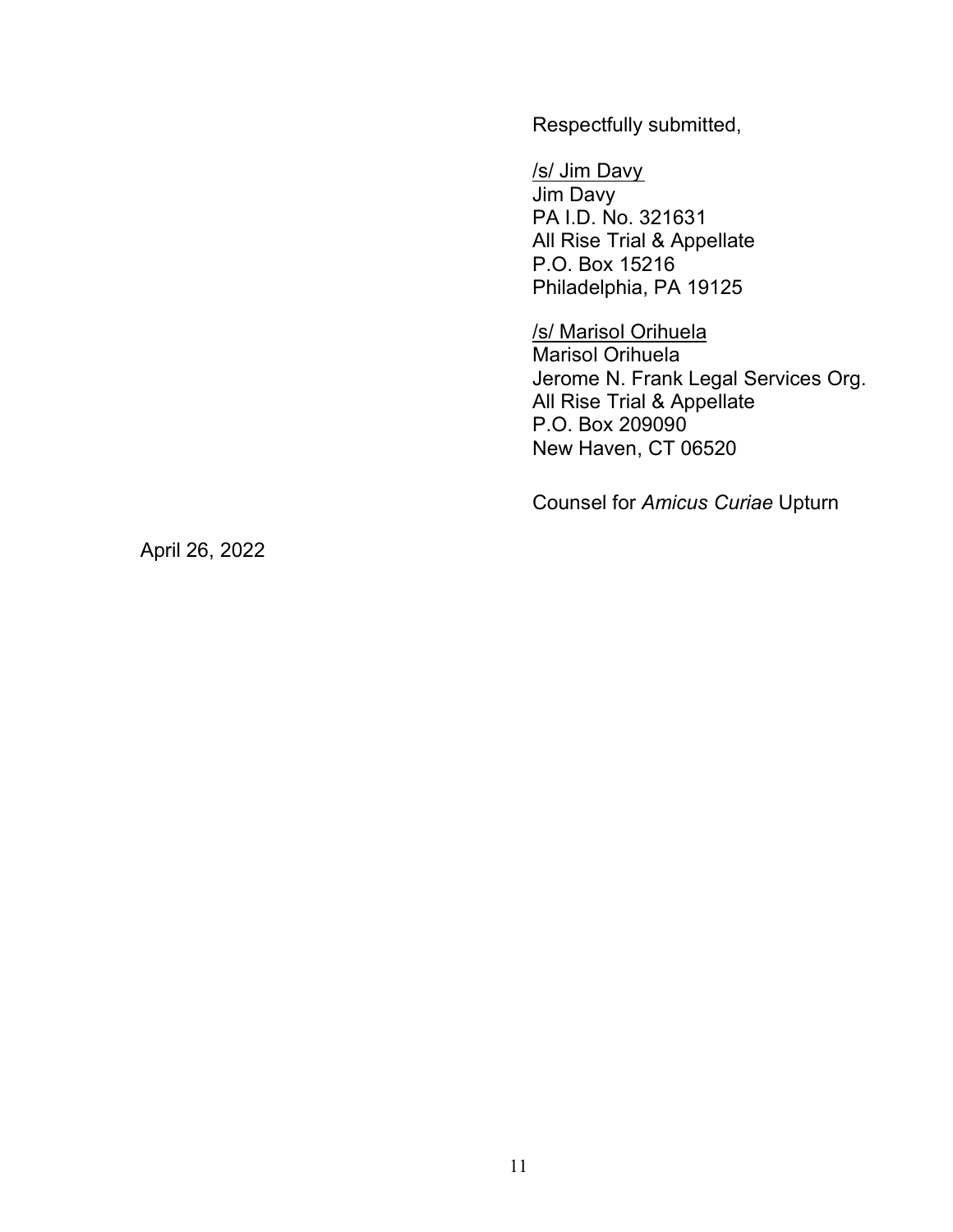## **CERTIFICATION**

Pursuant to Practice Book § 62-7, on this 26th day of April, 2022, the undersigned hereby certifies that this document complies with all format provisions and further certifies that a copy of the foregoing was delivered in-hand, by first-class mail, postage pre-paid, or by fax or electronic delivery to:

Jennifer Smith Assistant Public Defender Office of the Chief Public Defender Legal Services Unit 55 W. Main Street, Suite 430 Waterbury, CT 06702 Email: Jennifer.Smith@pds.ct.gov Tel. (203) 574-0029

Ronald G. Weller Senior Assistant State's Attorney Office of the Chief State's Attorney Appellate Bureau 300 Corporate Place Rocky Hill, CT 06067 Email: Ronald.Weller@ct.gov, DCJ.OCSA.Appellate@ct.gov Tel. (860) 258-5807

Thadius L. Bochain Deputy Assistant State's Attorney Office of the Chief State's Attorney Appellate Bureau 300 Corporate Place Rocky Hill, CT 06067 Thadius.Bochain@ct.gov, DCJ.OCSA.Appellate@ct.gov Tel. (860) 258-5807

> /s/ Marisol Orihuela Marisol Orihuela